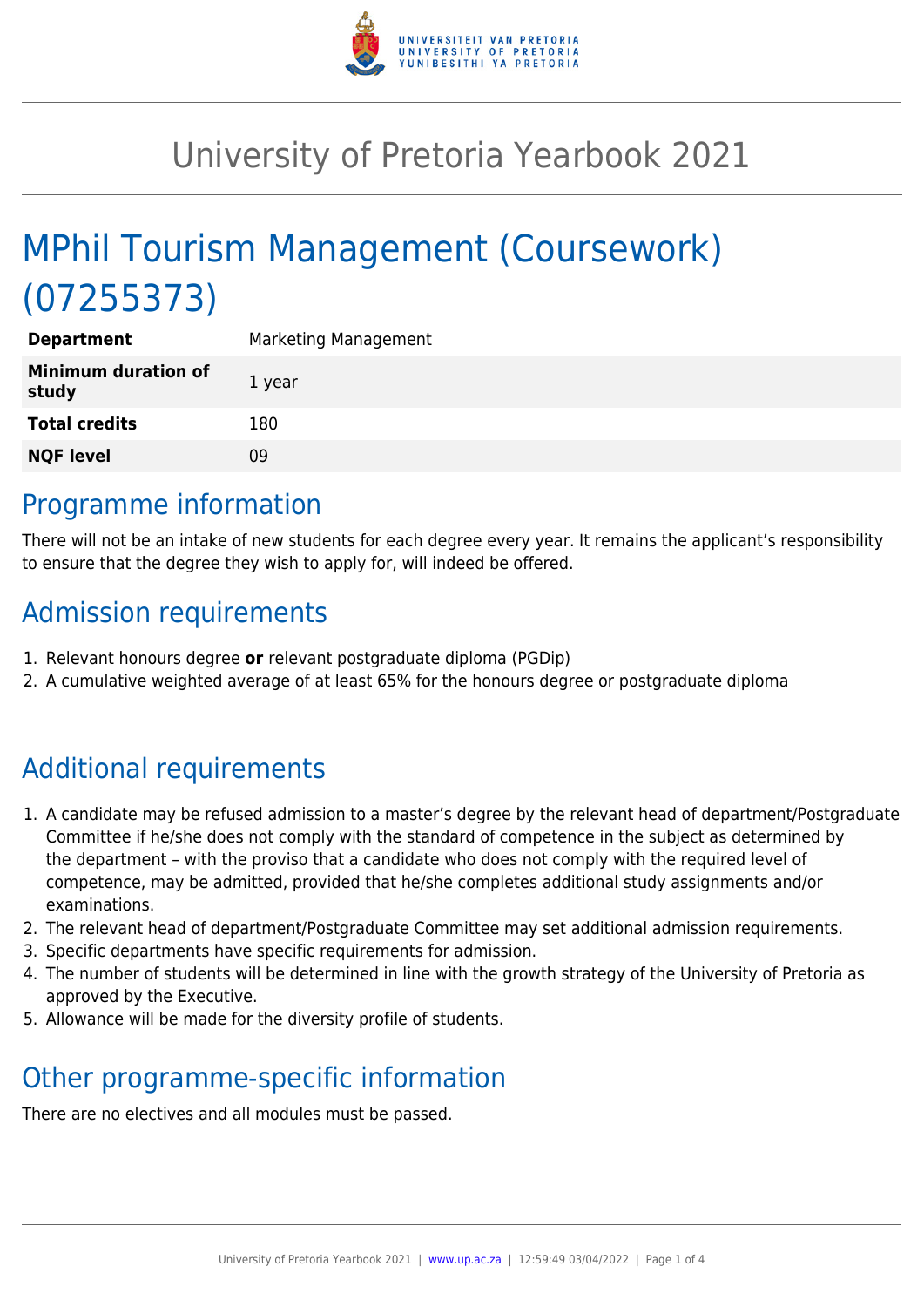

# Examinations and pass requirements

The pass mark for both a dissertation and a mini-dissertation is 50%. The provisions regarding pass requirements for dissertations, contained in General Regulation G.12.2, apply mutatis mutandis to minidissertations. A pass mark of at least 50% is required in the examination of each module.

# Research information

The weight of the research article for publication contributes 56% towards the total requirements of the degree.

# **Dissertations/mini-dissertations, curricula and modules**

- 1. The degree programme requires that a dissertation/mini-dissertation must be submitted in a field of study chosen from the fields covered for the honours degree, provided that the Dean may, on the recommendation of the relevant head of department/Postgraduate Committee, approve the replacement of the required dissertation by the successful completion of a prescribed number of module credits and a minidissertation/research article.
- 2. Information on modules, credits and syllabi is available, on request, from the relevant head of department/Postgraduate Committee.
- 3. A module in Research Methodology is compulsory in all programmes. The Dean may, on the recommendation of the relevant head of department/Postgraduate Committee, waive the prerequisites.
- 4. Sufficient number of bound copies of the dissertation/mini-dissertation must be submitted to the Head: Student Administration for examination, after permission is granted by the supervisor.

# **Article for publication**

The Dean may require, before or on submission of a dissertation/mini-dissertation, the submission of a draft article for publication to the supervisor. The draft article should be based on the research that the student has conducted for the dissertation/mini-dissertation and be approved by the supervisor concerned. The supervisor should then have the opportunity to take the paper through all the processes of revision and resubmission as may be necessary and/or appropriate in order to achieve publication.

## **Submission of dissertation/mini-dissertation**

A dissertation/mini-dissertation is submitted to the Head: Student Administration/departmental Postgraduate Office, before the closing date for the various graduation ceremonies as announced annually.

For examination purposes, a student must, in consultation with the supervisor, submit a sufficient number of bound copies and/or e-copies of the dissertation/mini-dissertation, printed on good quality paper and of good letter quality, to the Head: Student Administration/departmental Postgraduate Office. Permission to submit the dissertation/mini-dissertation in unbound form may be obtained from the supervisor concerned on condition that a copy of the final approved dissertation/mini-dissertation is presented to the examiners in bound format or electronic format.

In addition to the copies already mentioned, each successful student must submit a bound paper copy as well as two electronic copies of the approved dissertation/mini-dissertation to the Head: Student Administration/departmental Postgraduate Office in the format specified by the faculty and in accordance with the minimum standards set by the Department of Library Services, before 15 February for the Autumn graduation ceremonies and before 15 July for the Spring graduation ceremonies, failing which the degree will only be conferred during a subsequent series of graduation ceremonies.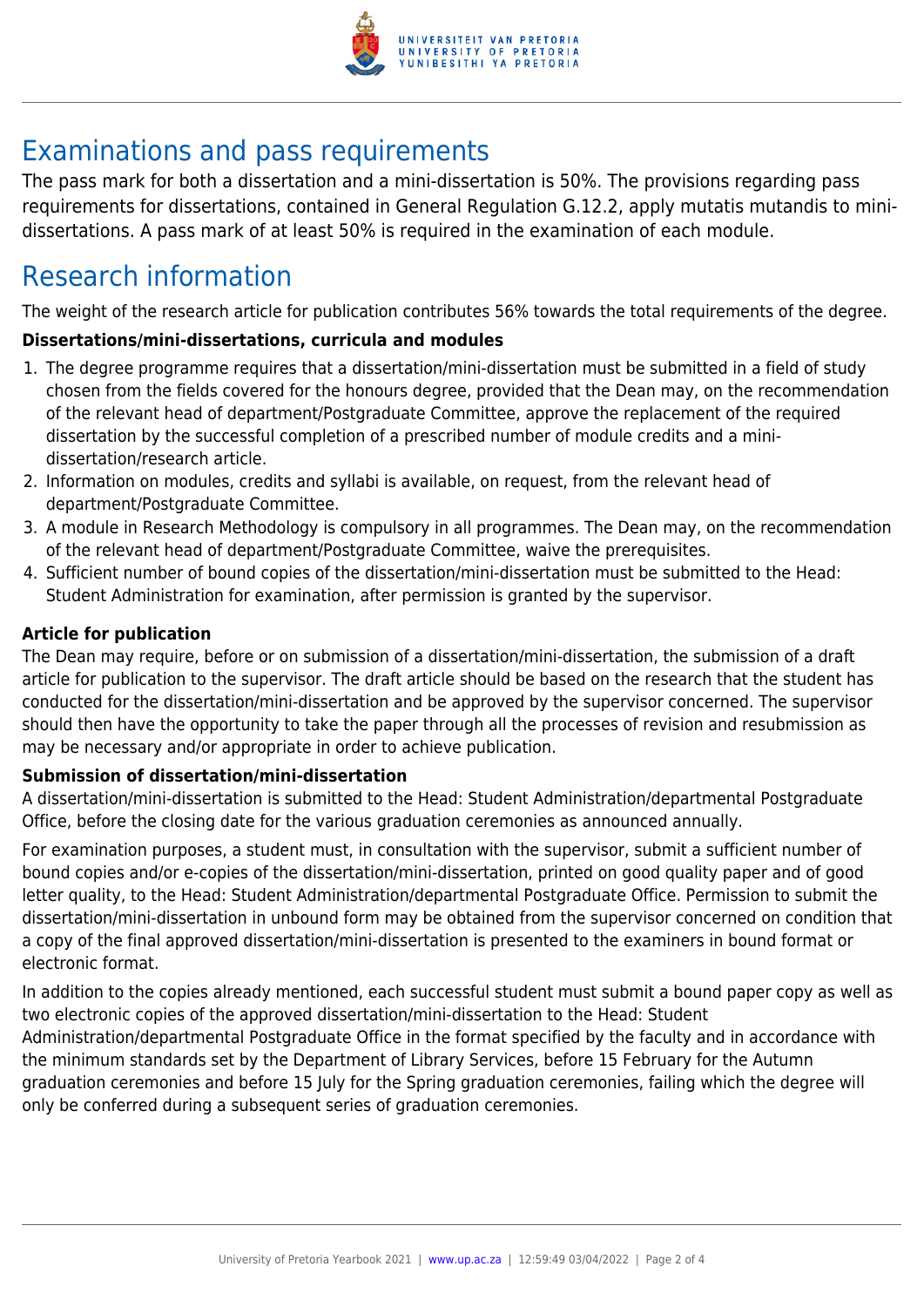

# Curriculum: Final year

**Minimum credits: 180**

# **Core modules**

# **Research methodology 801 (TBE 801)**

| <b>Module credits</b>         | 40.00                          |
|-------------------------------|--------------------------------|
| <b>NQF Level</b>              | 09                             |
| <b>Prerequisites</b>          | No prerequisites.              |
| <b>Contact time</b>           | 11 lectures per year           |
| <b>Language of tuition</b>    | Module is presented in English |
| <b>Department</b>             | Marketing Management           |
| <b>Period of presentation</b> | Year                           |

## **Module content**

This module covers the research processes, principles and techniques necessary to conduct and interpret empirical research in tourism. It flows from the conceptualisation phase to conducting empirical research, and finally culminating in the reporting of research results.

## **Strategic tourism management A 809 (TBE 809)**

| <b>Module credits</b>         | 20.00                          |
|-------------------------------|--------------------------------|
| <b>NQF Level</b>              | 09                             |
| <b>Prerequisites</b>          | No prerequisites.              |
| <b>Contact time</b>           | 5 lectures per year            |
| <b>Language of tuition</b>    | Module is presented in English |
| <b>Department</b>             | Marketing Management           |
| <b>Period of presentation</b> | Year                           |

### **Module content**

This module introduces tourism as an interdependent system and aims to apply theoretical paradigms and perspectives in a strategic tourism management context. It explains the nature and importance of tourism while developing students' holistic, creative and abstract thoughts.

## **Strategic tourism management B 810 (TBE 810)**

| <b>Module credits</b> | 20.00                          |
|-----------------------|--------------------------------|
| <b>NQF Level</b>      | 09                             |
| <b>Prerequisites</b>  | No prerequisite.               |
| <b>Contact time</b>   | 5 lectures per year            |
| Language of tuition   | Module is presented in English |